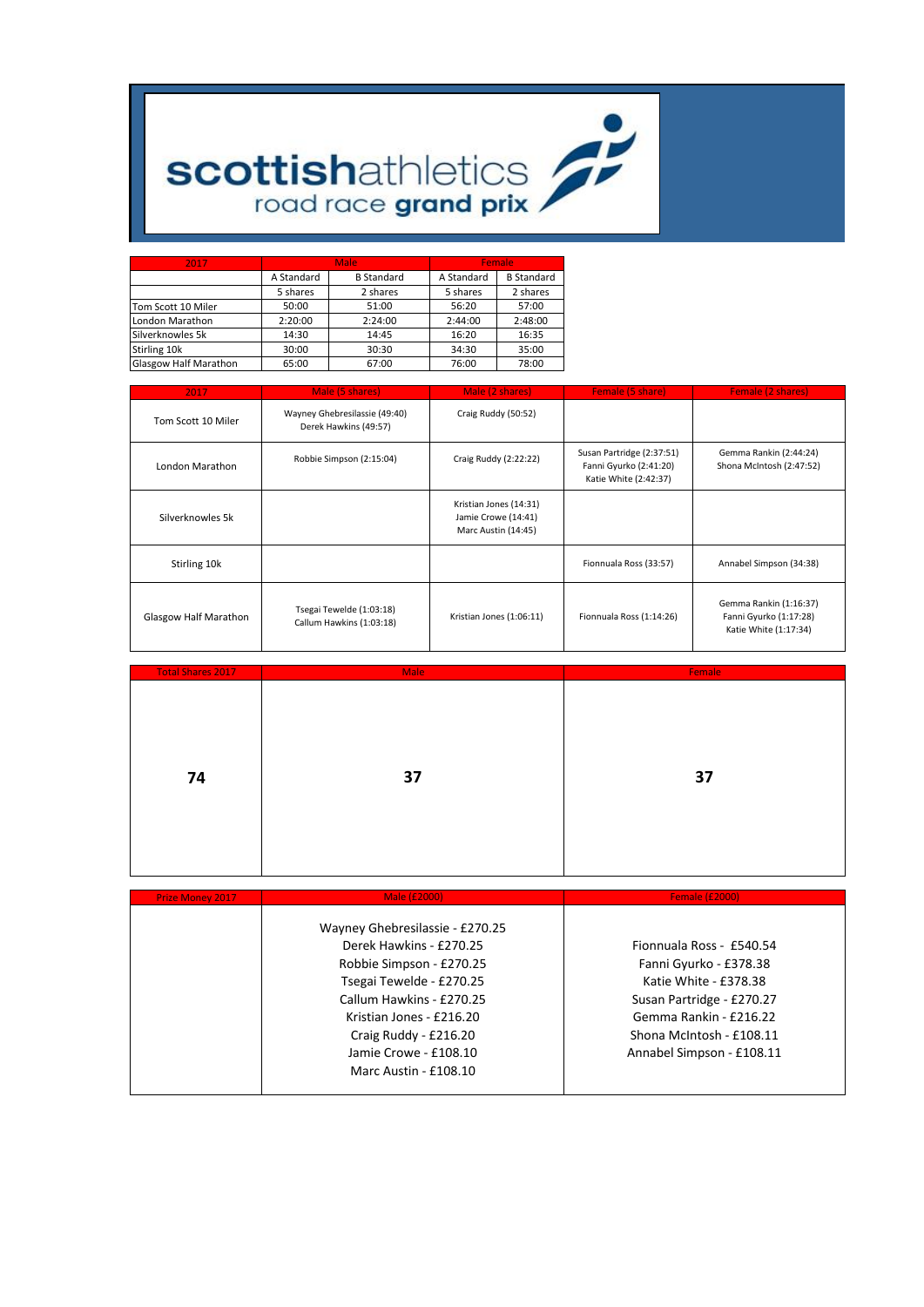|                | <b>scottishathletics</b> |                          |                                                                                             |                     |                                                    |                |                                           |                     |                                                                                   |                     |                        |                     |                |
|----------------|--------------------------|--------------------------|---------------------------------------------------------------------------------------------|---------------------|----------------------------------------------------|----------------|-------------------------------------------|---------------------|-----------------------------------------------------------------------------------|---------------------|------------------------|---------------------|----------------|
|                | <b>WOMEN</b>             |                          | <b>Tom Scott</b><br><b>London</b><br>10 miles<br><b>Marathon</b><br>2nd April<br>23rd April |                     | <b>Self Transcendence</b><br>5km<br><b>5th May</b> |                | <b>Stirling</b><br>10km<br>10th September |                     | <b>Great Scottish</b><br><b>Run</b><br><b>Half Marathon</b><br><b>1st October</b> |                     | т<br>$\mathbf{o}$<br>т |                     |                |
|                |                          |                          | A                                                                                           | B                   | A                                                  | B              | A                                         | B                   | A                                                                                 | B                   | A                      | B                   | Α              |
|                | <b>NAME</b>              | <b>CLUB</b>              | <b>Sub</b><br>57:00                                                                         | <b>Sub</b><br>58:00 | <b>Sub</b><br>$2:44:00$ 2:48:00                    | <b>Sub</b>     | <b>Sub 16:20</b>                          | <b>Sub</b><br>16:35 | <b>Sub</b><br>34:30                                                               | <b>Sub</b><br>35:00 | <b>Sub</b><br>76:00    | <b>Sub</b><br>78:00 |                |
|                |                          |                          |                                                                                             |                     |                                                    |                |                                           |                     |                                                                                   |                     |                        |                     |                |
| $\mathbf{1}$   | <b>FIONNUALA ROSS</b>    | SHETTLESTON HARRIERS     |                                                                                             |                     |                                                    |                |                                           |                     | 5                                                                                 |                     | 5                      |                     | 10             |
| $\overline{2}$ | <b>FANNI GYURKO</b>      | <b>CENTRAL AC</b>        |                                                                                             |                     | 5                                                  |                |                                           |                     |                                                                                   |                     |                        | $\overline{2}$      | $\overline{7}$ |
| 3              | <b>KATIE WHITE</b>       | <b>GARSCUBE HARRIERS</b> |                                                                                             |                     | 5                                                  |                |                                           |                     |                                                                                   |                     |                        | $\overline{2}$      | $\overline{7}$ |
| 4              | <b>SUSAN PARTRIDGE</b>   | VP-CITY OF GLASGOW       |                                                                                             |                     | 5                                                  |                |                                           |                     |                                                                                   |                     |                        |                     | 5              |
| 5              | <b>GEMMA RANKIN</b>      | <b>KILBARCHAN AC</b>     |                                                                                             |                     |                                                    | $\overline{2}$ |                                           |                     |                                                                                   |                     |                        | $\overline{2}$      | 4              |
| 6              | <b>SHONA MCINTOSH</b>    | HUNTERS BOG TROTTERS     |                                                                                             |                     |                                                    | $\overline{2}$ |                                           |                     |                                                                                   |                     |                        |                     | $\overline{2}$ |
| $\overline{7}$ | ANNABEL SIMPSON          | FIFE AC                  |                                                                                             |                     |                                                    |                |                                           |                     |                                                                                   | 2                   |                        |                     | $\overline{2}$ |
| 8              |                          |                          |                                                                                             |                     |                                                    |                |                                           |                     |                                                                                   |                     |                        |                     |                |
| 9              |                          |                          |                                                                                             |                     |                                                    |                |                                           |                     |                                                                                   |                     |                        |                     |                |
| 10             |                          |                          |                                                                                             |                     |                                                    |                |                                           |                     |                                                                                   |                     |                        |                     |                |
| 11             |                          |                          |                                                                                             |                     |                                                    |                |                                           |                     |                                                                                   |                     |                        |                     |                |
| 12             |                          |                          |                                                                                             |                     |                                                    |                |                                           |                     |                                                                                   |                     |                        |                     |                |
| 13             |                          |                          |                                                                                             |                     |                                                    |                |                                           |                     |                                                                                   |                     |                        |                     |                |

the control of the control of the control of the control of

**Total Shares (currently) = 37**

One Share (currently) =  $\epsilon$  54.05

and the state of the state of the state of the